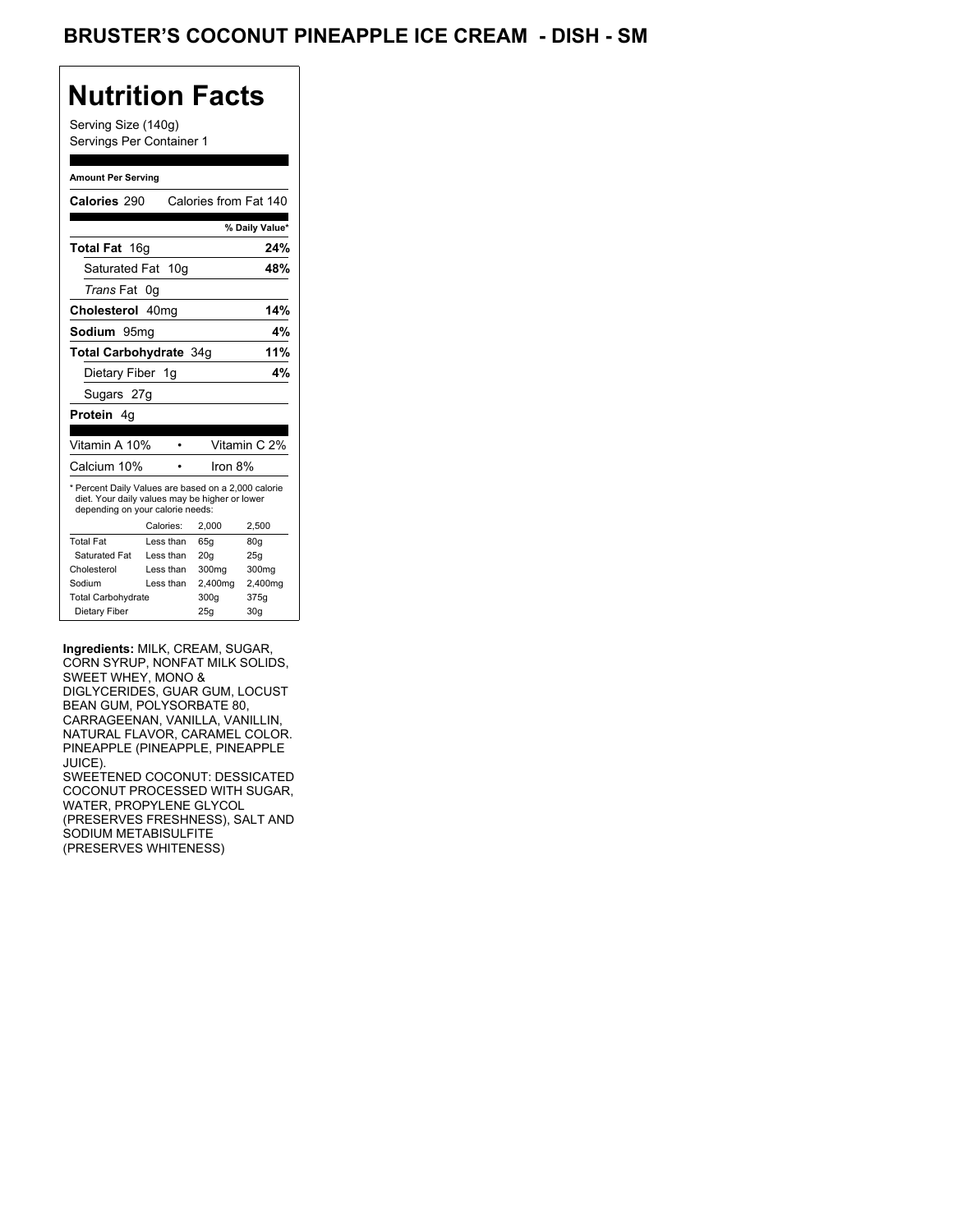### BRUSTER'S COCONUT PINEAPPLE ICE CREAM - DISH - REG

## Nutrition Facts

Serving Size (210g) Servings Per Container 1

#### Amount Per Serving

| Calories 440                                                                                                                              |           |            | Calories from Fat 210 |
|-------------------------------------------------------------------------------------------------------------------------------------------|-----------|------------|-----------------------|
|                                                                                                                                           |           |            | % Daily Value*        |
| Total Fat 24g                                                                                                                             |           |            | 37%                   |
| Saturated Fat 14g                                                                                                                         |           |            | 72%                   |
| Trans Fat                                                                                                                                 | 0g        |            |                       |
| Cholesterol                                                                                                                               | 65ma      |            | 21%                   |
| Sodium 140mg                                                                                                                              |           |            | 6%                    |
| Total Carbohydrate 51g                                                                                                                    |           |            | 17%                   |
| Dietary Fiber 2g                                                                                                                          |           |            | 7%                    |
| Sugars 40g                                                                                                                                |           |            |                       |
| Protein<br>6a                                                                                                                             |           |            |                       |
|                                                                                                                                           |           |            |                       |
| Vitamin A 15%                                                                                                                             |           |            | Vitamin C 4%          |
| Calcium 20%                                                                                                                               |           | Iron $10%$ |                       |
| * Percent Daily Values are based on a 2,000 calorie<br>diet. Your daily values may be higher or lower<br>depending on your calorie needs: |           |            |                       |
|                                                                                                                                           | Calories: | 2.000      | 2,500                 |
| <b>Total Fat</b>                                                                                                                          | Less than | 65q        | 80q                   |
| Saturated Fat                                                                                                                             | Less than | 20q        | 25q                   |
| Cholesterol                                                                                                                               | Less than | 300mg      | 300mg                 |
| Sodium                                                                                                                                    | Less than | 2,400mg    | 2,400mg               |
| <b>Total Carbohydrate</b>                                                                                                                 |           | 300q       | 375g                  |
| Dietary Fiber                                                                                                                             |           | 25q        | 30 <sub>g</sub>       |

Ingredients: MILK, CREAM, SUGAR, CORN SYRUP, NONFAT MILK SOLIDS, SWEET WHEY, MONO & DIGLYCERIDES, GUAR GUM, LOCUST BEAN GUM, POLYSORBATE 80, CARRAGEENAN, VANILLA, VANILLIN, NATURAL FLAVOR, CARAMEL COLOR. PINEAPPLE (PINEAPPLE, PINEAPPLE JUICE). SWEETENED COCONUT: DESSICATED COCONUT PROCESSED WITH SUGAR, WATER, PROPYLENE GLYCOL (PRESERVES FRESHNESS), SALT AND SODIUM METABISULFITE

(PRESERVES WHITENESS)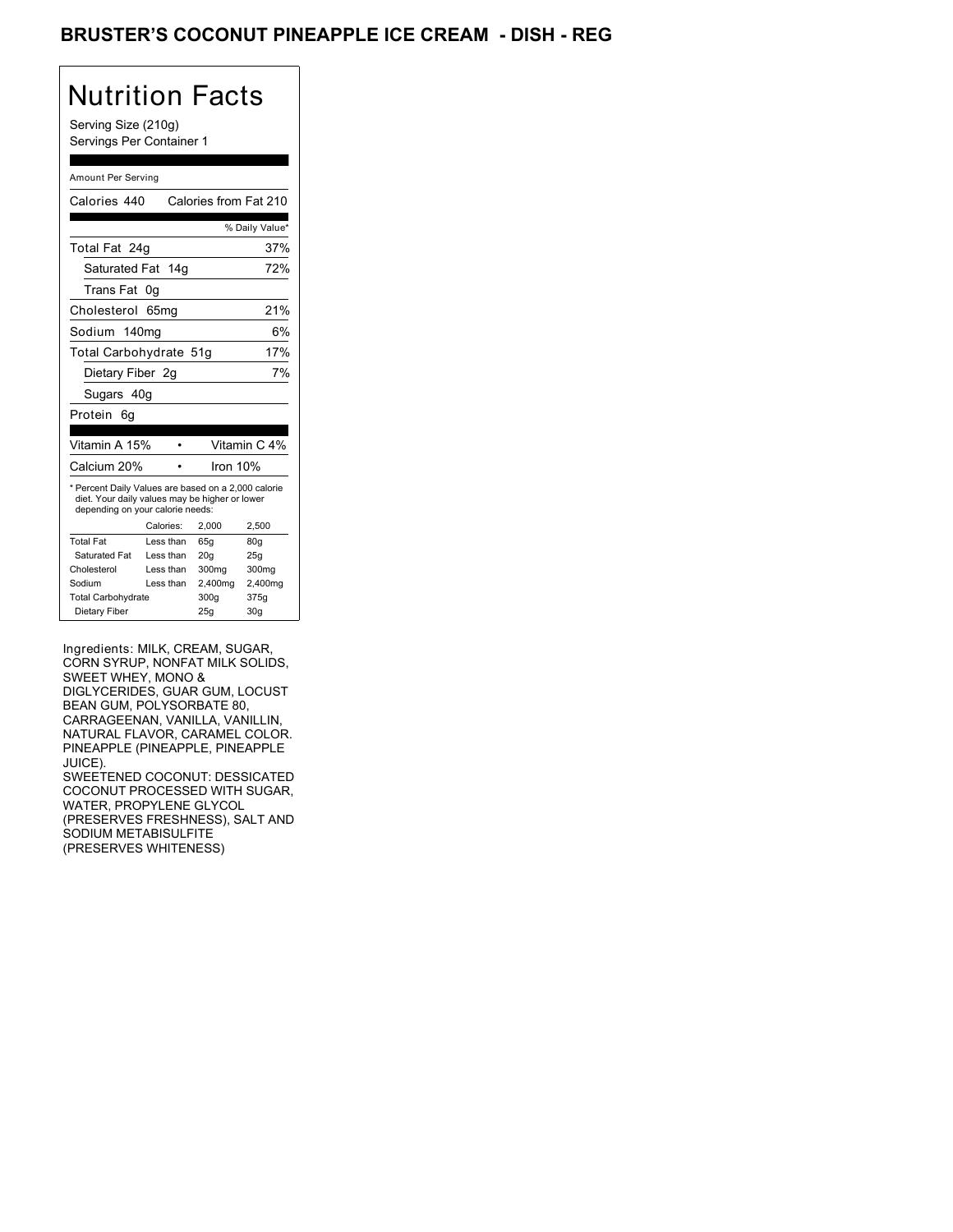### BRUSTER'S COCONUT PINEAPPLE ICE CREAM - DISH - LG

### Nutrition Facts

Serving Size (280g) Servings Per Container 1

#### Amount Per Serving

| Calories 590                                                                                                                              |    |           |          | Calories from Fat 290 |
|-------------------------------------------------------------------------------------------------------------------------------------------|----|-----------|----------|-----------------------|
|                                                                                                                                           |    |           |          |                       |
|                                                                                                                                           |    |           |          | % Daily Value*        |
| Total Fat 32g                                                                                                                             |    |           |          | 49%                   |
| Saturated Fat                                                                                                                             |    | 19q       |          | 96%                   |
| <b>Trans Fat</b>                                                                                                                          | 0g |           |          |                       |
| Cholesterol 85mg                                                                                                                          |    |           |          | 28%                   |
| Sodium 190mg                                                                                                                              |    |           |          | 8%                    |
| Total Carbohydrate 68g                                                                                                                    |    |           |          | 23%                   |
| Dietary Fiber 2q                                                                                                                          |    |           |          | 9%                    |
| Sugars 53g                                                                                                                                |    |           |          |                       |
| Protein<br>8g                                                                                                                             |    |           |          |                       |
|                                                                                                                                           |    |           |          |                       |
| Vitamin A 20%                                                                                                                             |    |           |          | Vitamin C 4%          |
| Calcium 25%                                                                                                                               |    |           | Iron 15% |                       |
| * Percent Daily Values are based on a 2,000 calorie<br>diet. Your daily values may be higher or lower<br>depending on your calorie needs: |    |           |          |                       |
|                                                                                                                                           |    | Calories: | 2.000    | 2,500                 |
| <b>Total Fat</b>                                                                                                                          |    | Less than | 65q      | 80 <sub>g</sub>       |
| Saturated Fat                                                                                                                             |    | Less than | 20q      | 25q                   |
| Cholesterol                                                                                                                               |    | Less than | 300mg    | 300mg                 |
| Sodium                                                                                                                                    |    | Less than | 2,400mg  | 2,400mg               |
| <b>Total Carbohydrate</b>                                                                                                                 |    |           | 300a     | 375g                  |
| Dietary Fiber                                                                                                                             |    |           | 25q      | 30 <sub>g</sub>       |

Ingredients: MILK, CREAM, SUGAR, CORN SYRUP, NONFAT MILK SOLIDS, SWEET WHEY, MONO & DIGLYCERIDES, GUAR GUM, LOCUST BEAN GUM, POLYSORBATE 80, CARRAGEENAN, VANILLA, VANILLIN, NATURAL FLAVOR, CARAMEL COLOR. PINEAPPLE (PINEAPPLE, PINEAPPLE JUICE). SWEETENED COCONUT: DESSICATED COCONUT PROCESSED WITH SUGAR, WATER, PROPYLENE GLYCOL (PRESERVES FRESHNESS), SALT AND SODIUM METABISULFITE (PRESERVES WHITENESS)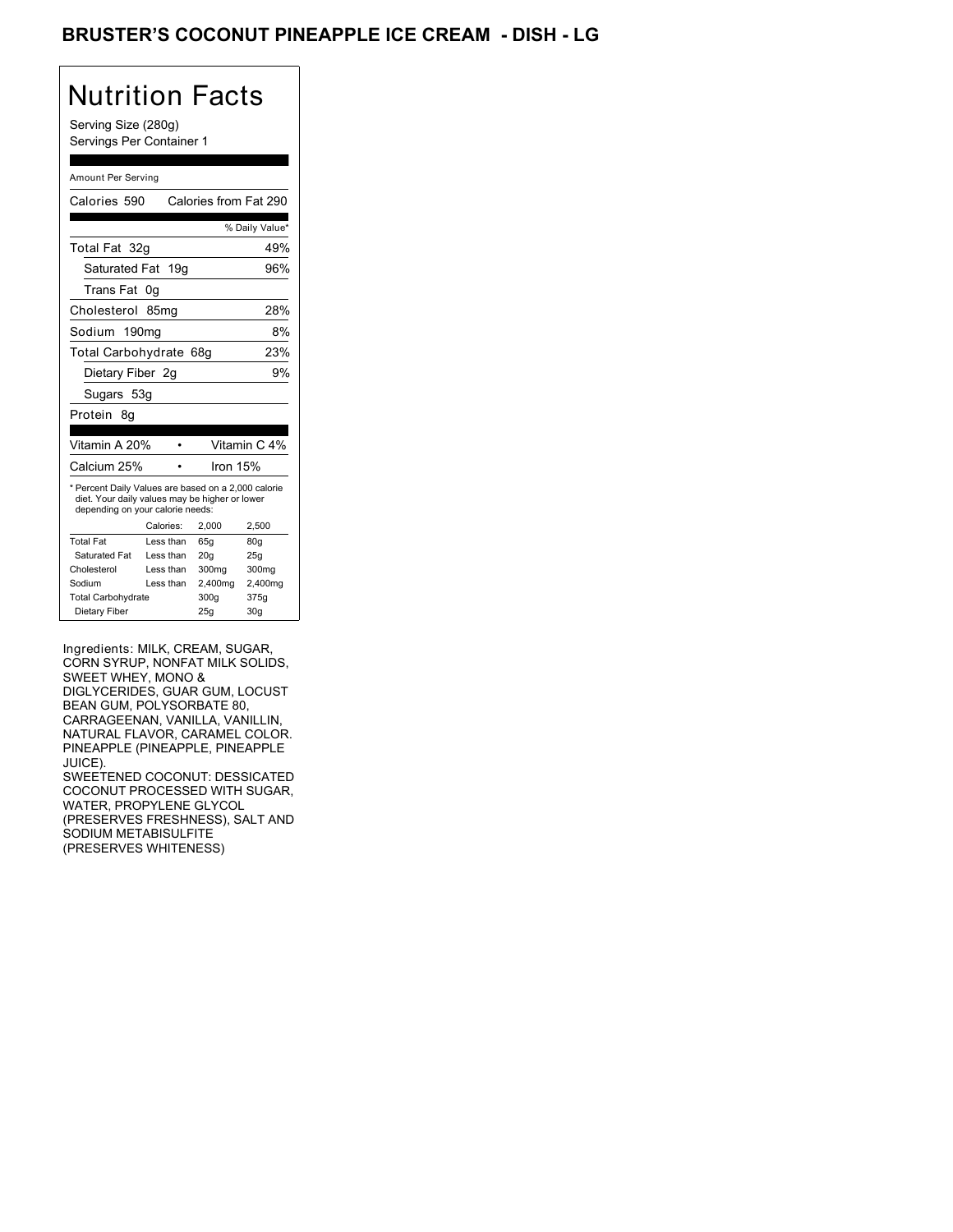# Nutrition Facts

Serving Size (153g) Servings Per Container 1

### Amount Per Serving

| Calories 350                                                 | Calories from Fat 140 |
|--------------------------------------------------------------|-----------------------|
|                                                              | % Daily Value*        |
| Total Fat 16g                                                | 25%                   |
| Saturated Fat 10g                                            | 48%                   |
| Trans Fat 0q                                                 |                       |
| Cholesterol 40mg                                             | 14%                   |
| Sodium 115mg                                                 | 5%                    |
| Total Carbohydrate 46g                                       | 15%                   |
| Dietary Fiber 1g                                             | $4\%$                 |
| Sugars 30g                                                   |                       |
| Protein 4q                                                   |                       |
| Vitamin A 10%                                                | Vitamin C 2%          |
| Calcium 15%                                                  | Iron $10%$            |
| * Percent Daily Values are based on a 2,000 calorie<br>diet. |                       |

Ingredients: MILK, CREAM, SUGAR, CORN SYRUP, NONFAT MILK SOLIDS, SWEET WHEY, MONO & DIGLYCERIDES, GUAR GUM, LOCUST BEAN GUM, POLYSORBATE 80, CARRAGEENAN, VANILLA, VANILLIN, NATURAL FLAVOR, CARAMEL COLOR. PINEAPPLE (PINEAPPLE, PINEAPPLE JUICE). SWEETENED COCONUT: DESSICATED COCONUT PROCESSED WITH SUGAR, WATER, PROPYLENE GLYCOL (PRESERVES FRESHNESS), SALT AND SODIUM METABISULFITE (PRESERVES WHITENESS). SUGAR CONE: ENRICHED WHEAT FLOUR (ENRICHED WITH NIACIN, REDUCED IRON, THIAMIN MONONITRATE, RIBOFLAVIN, FOLIC ACID), TAPIOCA FLOUR, SUGAR, VEGETABLE SHORTENING (SOYBEAN AND/OR CANOLA OIL, MODIFIED PALM OIL, SOY LECITHIN, AND/OR PARTIALLY HYDROGENATED SOYBEAN OIL), OAT FIBER AND/OR VEGETABLE FIBER, SALT, CARAMEL COLOR, ARTIFICIAL FLAVOR, SOY LECITHIN.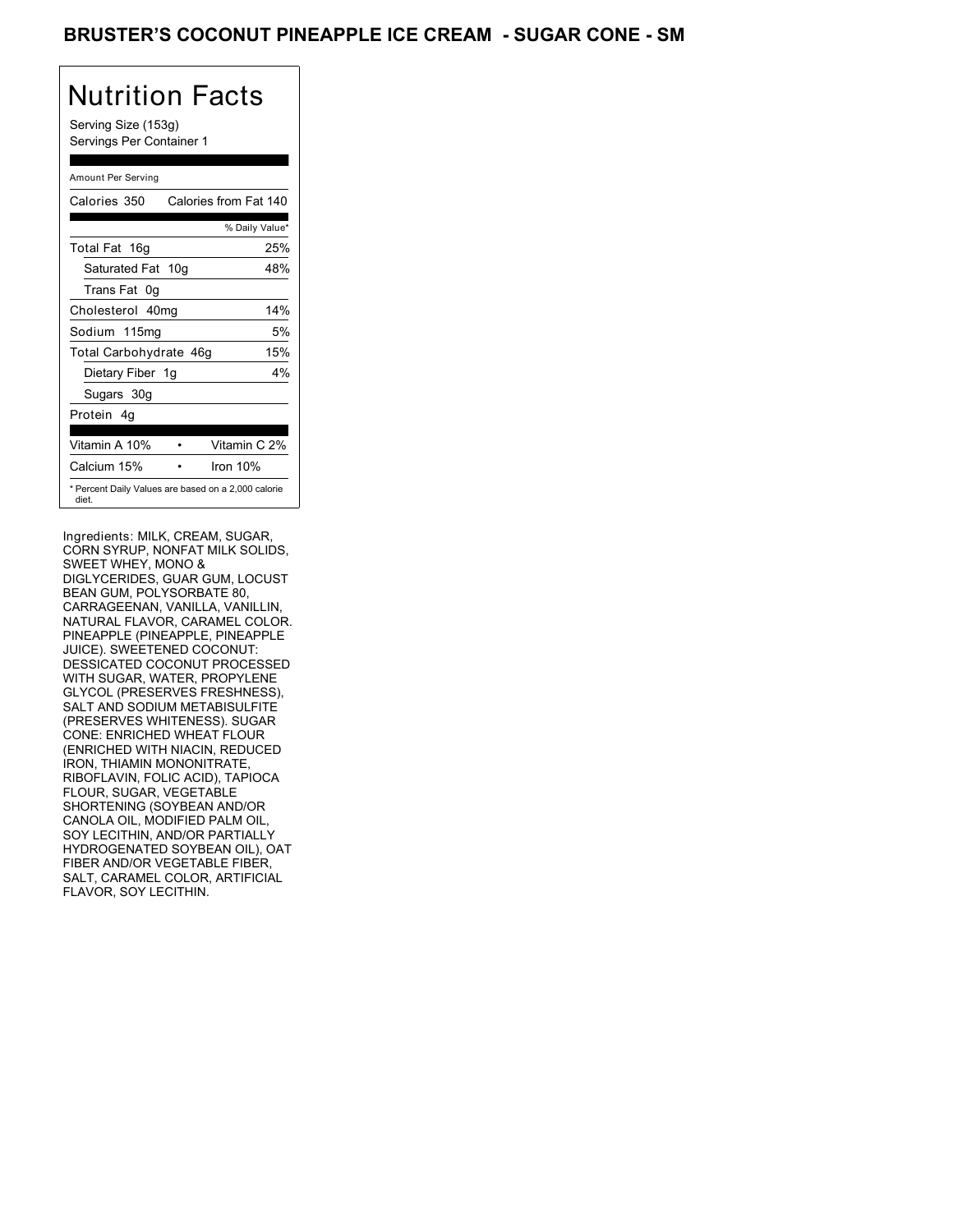### BRUSTER'S COCONUT PINEAPPLE ICE CREAM - SUGAR CONE - REG

# Nutrition Facts

Serving Size (223g) Servings Per Container 1

#### Amount Per Serving

| Calories 490                                                 | Calories from Fat 220 |
|--------------------------------------------------------------|-----------------------|
|                                                              | % Daily Value*        |
| Total Fat 24g                                                | 37%                   |
| Saturated Fat 14g                                            | 72%                   |
| Trans Fat 0q                                                 |                       |
| Cholesterol 65mg                                             | 21%                   |
| Sodium 160mg                                                 | 7%                    |
| Total Carbohydrate 63g                                       | 21%                   |
| Dietary Fiber 2g                                             | 7%                    |
| Sugars 43g                                                   |                       |
| Protein 6q                                                   |                       |
|                                                              |                       |
| Vitamin A 15%                                                | Vitamin C 4%          |
| Calcium 20%                                                  | Iron $15%$            |
| * Percent Daily Values are based on a 2,000 calorie<br>diet. |                       |

Ingredients: MILK, CREAM, SUGAR, CORN SYRUP, NONFAT MILK SOLIDS, SWEET WHEY, MONO & DIGLYCERIDES, GUAR GUM, LOCUST BEAN GUM, POLYSORBATE 80, CARRAGEENAN, VANILLA, VANILLIN, NATURAL FLAVOR, CARAMEL COLOR. PINEAPPLE (PINEAPPLE, PINEAPPLE JUICE). SWEETENED COCONUT: DESSICATED COCONUT PROCESSED WITH SUGAR, WATER, PROPYLENE GLYCOL (PRESERVES FRESHNESS), SALT AND SODIUM METABISULFITE (PRESERVES WHITENESS). SUGAR CONE: ENRICHED WHEAT FLOUR (ENRICHED WITH NIACIN, REDUCED IRON, THIAMIN MONONITRATE, RIBOFLAVIN, FOLIC ACID), TAPIOCA FLOUR, SUGAR, VEGETABLE SHORTENING (SOYBEAN AND/OR CANOLA OIL, MODIFIED PALM OIL, SOY LECITHIN, AND/OR PARTIALLY HYDROGENATED SOYBEAN OIL), OAT FIBER AND/OR VEGETABLE FIBER, SALT, CARAMEL COLOR, ARTIFICIAL FLAVOR, SOY LECITHIN.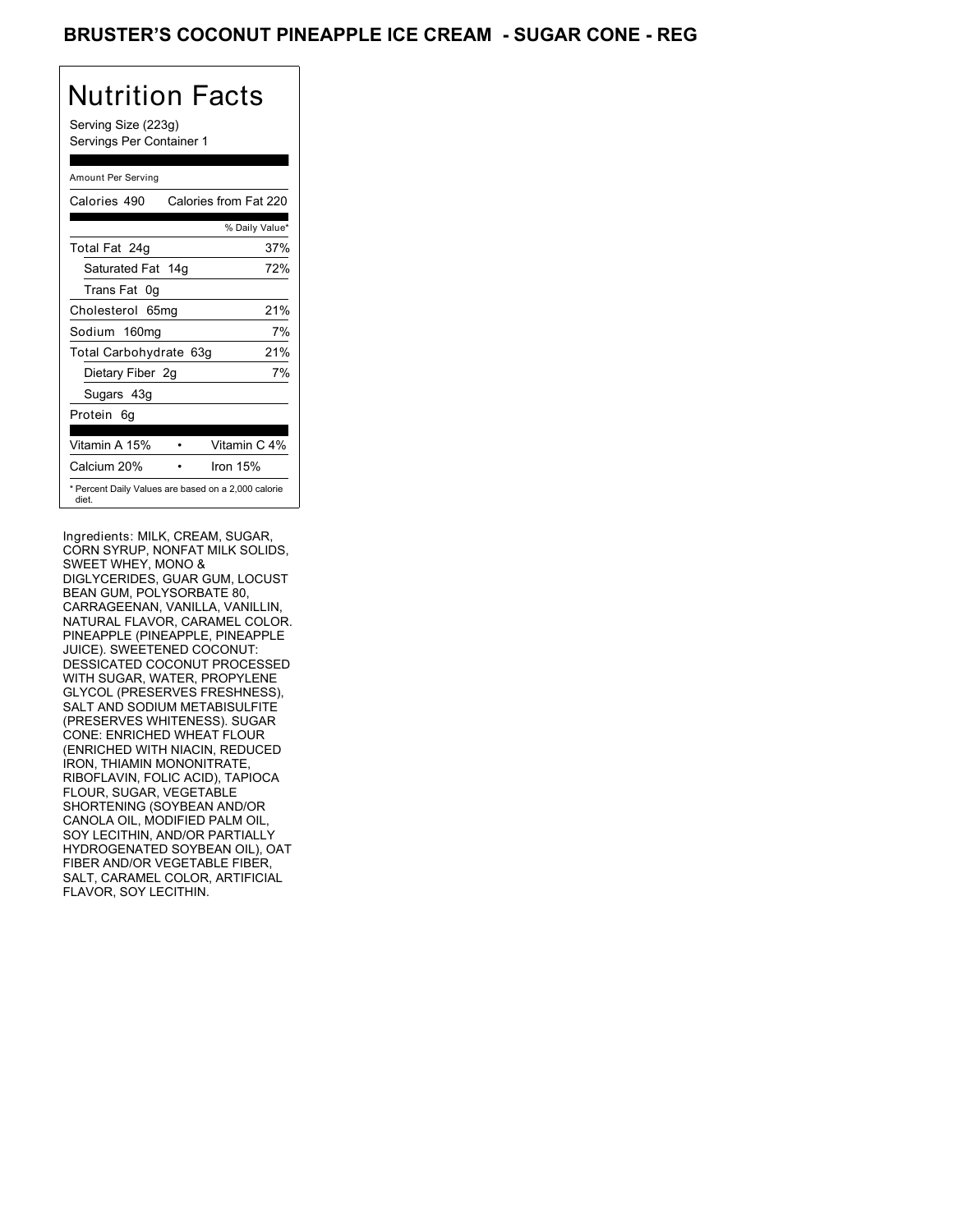### BRUSTER'S COCONUT PINEAPPLE ICE CREAM - SUGAR CONE - LG

# Nutrition Facts

Serving Size (293g) Servings Per Container 1

#### Amount Per Serving

| Calories 640                                                 | Calories from Fat 290 |
|--------------------------------------------------------------|-----------------------|
|                                                              | % Daily Value*        |
| Total Fat 32g                                                | 49%                   |
| Saturated Fat 19g                                            | 96%                   |
| Trans Fat 0q                                                 |                       |
| Cholesterol 85mg                                             | 28%                   |
| Sodium 210mg                                                 | 9%                    |
| Total Carbohydrate 80g                                       | 27%                   |
| Dietary Fiber 2g                                             | 9%                    |
| Sugars 56g                                                   |                       |
| Protein 8q                                                   |                       |
| Vitamin A 20%                                                | Vitamin C 4%          |
| Calcium 25%                                                  | Iron $15%$            |
| * Percent Daily Values are based on a 2,000 calorie<br>diet. |                       |

Ingredients: MILK, CREAM, SUGAR, CORN SYRUP, NONFAT MILK SOLIDS, SWEET WHEY, MONO & DIGLYCERIDES, GUAR GUM, LOCUST BEAN GUM, POLYSORBATE 80, CARRAGEENAN, VANILLA, VANILLIN, NATURAL FLAVOR, CARAMEL COLOR. PINEAPPLE (PINEAPPLE, PINEAPPLE JUICE). SWEETENED COCONUT: DESSICATED COCONUT PROCESSED WITH SUGAR, WATER, PROPYLENE GLYCOL (PRESERVES FRESHNESS), SALT AND SODIUM METABISULFITE (PRESERVES WHITENESS). SUGAR CONE: ENRICHED WHEAT FLOUR (ENRICHED WITH NIACIN, REDUCED IRON, THIAMIN MONONITRATE, RIBOFLAVIN, FOLIC ACID), TAPIOCA FLOUR, SUGAR, VEGETABLE SHORTENING (SOYBEAN AND/OR CANOLA OIL, MODIFIED PALM OIL, SOY LECITHIN, AND/OR PARTIALLY HYDROGENATED SOYBEAN OIL), OAT FIBER AND/OR VEGETABLE FIBER, SALT, CARAMEL COLOR, ARTIFICIAL FLAVOR, SOY LECITHIN.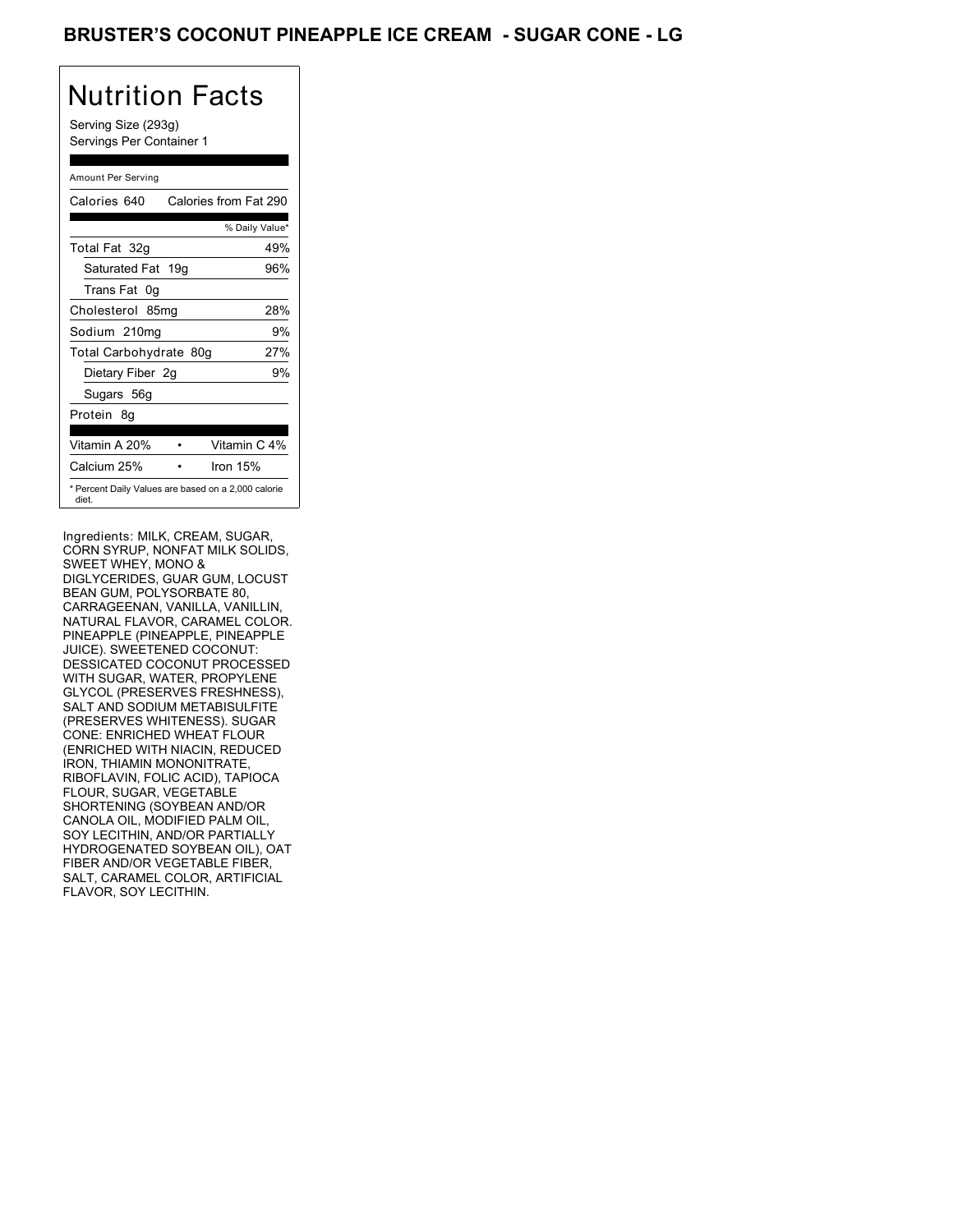### BRUSTER'S COCONUT PINEAPPLE ICE CREAM **- CAKE CONE - SM**

# Nutrition Facts

Serving Size (146g) Servings Per Container 1

#### Amount Per Serving

| Calories 320                                                 | Calories from Fat 140 |
|--------------------------------------------------------------|-----------------------|
|                                                              | % Daily Value*        |
| Total Fat 16g                                                | 25%                   |
| Saturated Fat 10g                                            | 48%                   |
| Trans Fat 0q                                                 |                       |
| Cholesterol 40mg                                             | 14%                   |
| Sodium 105mg                                                 | $4\%$                 |
| Total Carbohydrate 39g                                       | 13%                   |
| Dietary Fiber 1g                                             | $4\%$                 |
| Sugars 27g                                                   |                       |
| Protein 4q                                                   |                       |
| Vitamin A 10%                                                | Vitamin C 2%          |
| Calcium 10%                                                  | Iron $10%$            |
| * Percent Daily Values are based on a 2,000 calorie<br>diet. |                       |

Ingredients: MILK, CREAM, SUGAR, CORN SYRUP, NONFAT MILK SOLIDS, SWEET WHEY, MONO & DIGLYCERIDES, GUAR GUM, LOCUST BEAN GUM, POLYSORBATE 80, CARRAGEENAN, VANILLA, VANILLIN, NATURAL FLAVOR, CARAMEL COLOR. PINEAPPLE (PINEAPPLE, PINEAPPLE JUICE). SWEETENED COCONUT: DESSICATED COCONUT PROCESSED WITH SUGAR, WATER, PROPYLENE GLYCOL (PRESERVES FRESHNESS), SALT AND SODIUM METABISULFITE (PRESERVES WHITENESS). CAKE CONE: ENRICHED WHEAT FLOUR (ENRICHED WITH NIACIN, REDUCED IRON, THIAMIN MONONITRATE, RIBOFLAVIN, FOLIC ACID), TAPIOCA FLOUR, SUGAR, VEGETABLE OIL SHORTENING (SOYBEAN AND/OR CANOLA OIL, MODIFIED PALM OIL, SOY LECITHIN, AND/OR PARTIALLY HYDROGENATED SOYBEAN OIL), LEAVENING (SODIUM BICARBONATE, AMMONIUM BICARBONATE), SALT, NATURAL FLAVOR, ANNATTO (VEGETABLE COLOR).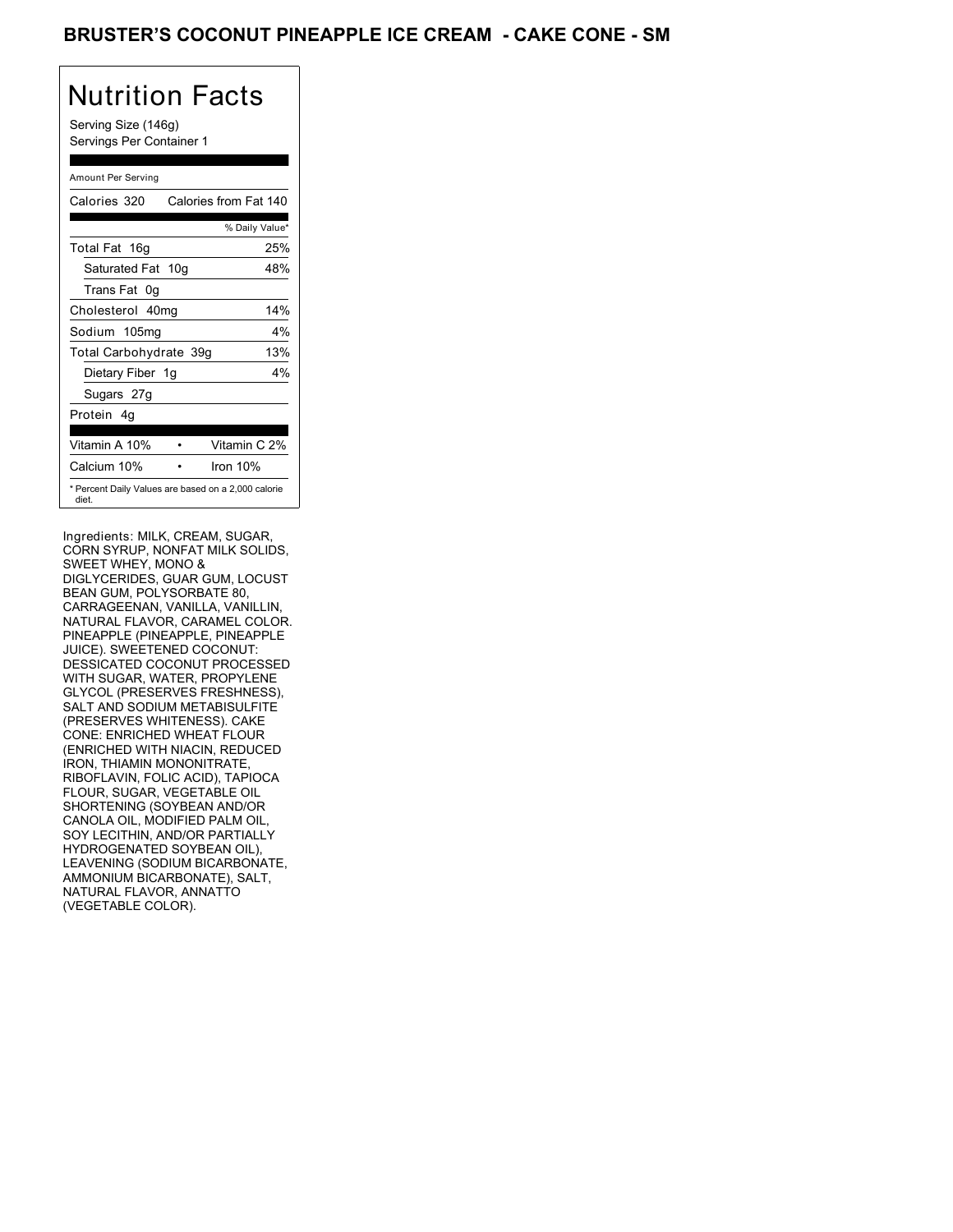### BRUSTER'S COCONUT PINEAPPLE ICE CREAM **- CAKE CONE - REG**

## Nutrition Facts

Serving Size (216g) Servings Per Container 1

### Amount Per Serving

| Calories 460           | Calories from Fat 210                               |
|------------------------|-----------------------------------------------------|
|                        | % Daily Value*                                      |
| Total Fat 24g          | 37%                                                 |
| Saturated Fat 14g      | 72%                                                 |
| Trans Fat 0q           |                                                     |
| Cholesterol 65mg       | 21%                                                 |
| Sodium 150mg           | 6%                                                  |
| Total Carbohydrate 56g | 19%                                                 |
| Dietary Fiber 2g       | 7%                                                  |
| Sugars 40g             |                                                     |
| Protein 6q             |                                                     |
| Vitamin A 15%          | Vitamin C 4%                                        |
| Calcium 20%            | Iron $15%$                                          |
| diet.                  | * Percent Daily Values are based on a 2,000 calorie |

Ingredients: MILK, CREAM, SUGAR, CORN SYRUP, NONFAT MILK SOLIDS, SWEET WHEY, MONO & DIGLYCERIDES, GUAR GUM, LOCUST BEAN GUM, POLYSORBATE 80, CARRAGEENAN, VANILLA, VANILLIN, NATURAL FLAVOR, CARAMEL COLOR. PINEAPPLE (PINEAPPLE, PINEAPPLE JUICE). SWEETENED COCONUT: DESSICATED COCONUT PROCESSED WITH SUGAR, WATER, PROPYLENE GLYCOL (PRESERVES FRESHNESS), SALT AND SODIUM METABISULFITE (PRESERVES WHITENESS). CAKE CONE: ENRICHED WHEAT FLOUR (ENRICHED WITH NIACIN, REDUCED IRON, THIAMIN MONONITRATE, RIBOFLAVIN, FOLIC ACID), TAPIOCA FLOUR, SUGAR, VEGETABLE OIL SHORTENING (SOYBEAN AND/OR CANOLA OIL, MODIFIED PALM OIL, SOY LECITHIN, AND/OR PARTIALLY HYDROGENATED SOYBEAN OIL), LEAVENING (SODIUM BICARBONATE, AMMONIUM BICARBONATE), SALT, NATURAL FLAVOR, ANNATTO (VEGETABLE COLOR).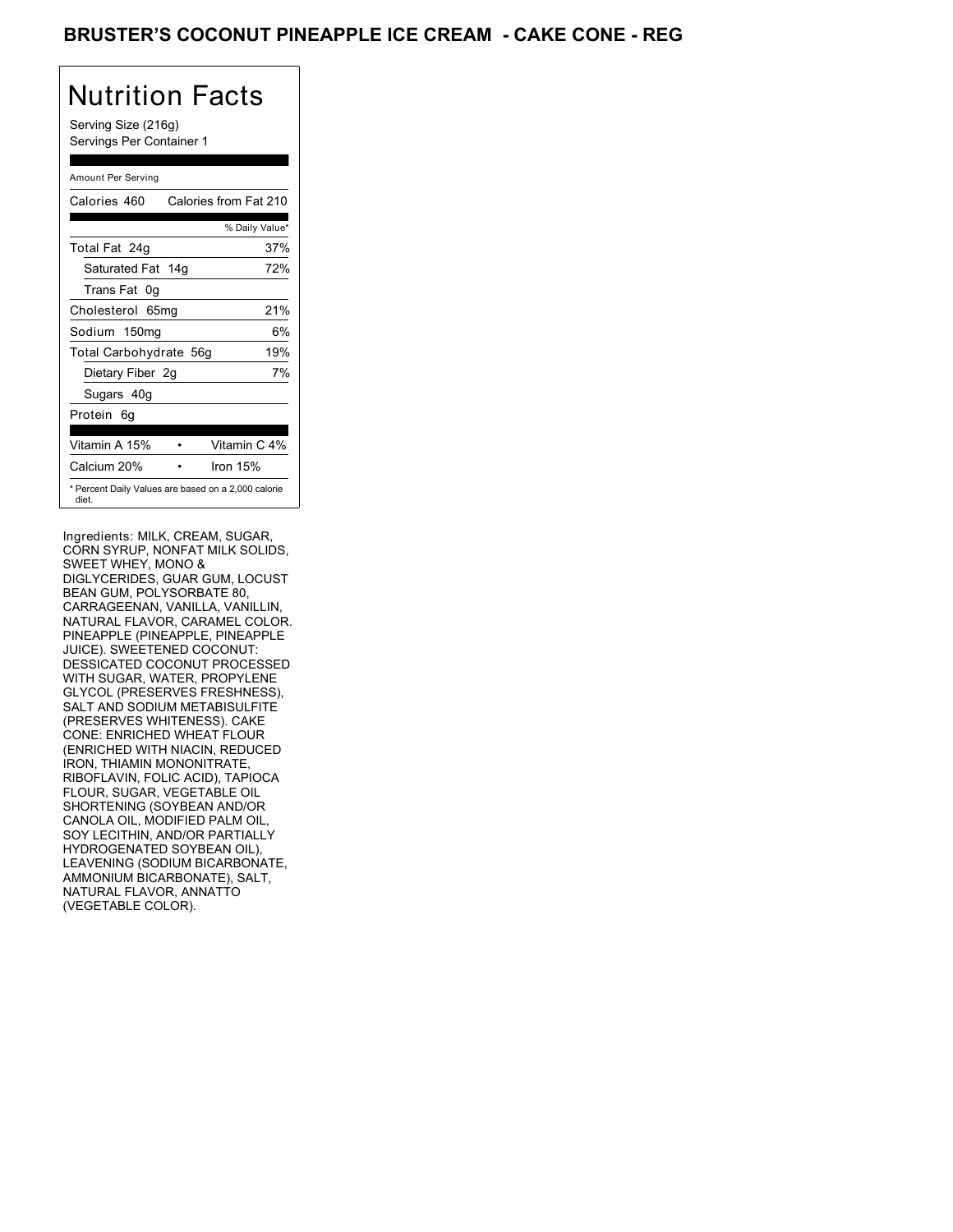### BRUSTER'S COCONUT PINEAPPLE ICE CREAM **- CAKE CONE - LG**

# Nutrition Facts

Serving Size (286g) Servings Per Container 1

#### Amount Per Serving

| Calories 610           | Calories from Fat 290                               |
|------------------------|-----------------------------------------------------|
|                        | % Daily Value*                                      |
| Total Fat 32g          | 49%                                                 |
| Saturated Fat 19g      | 96%                                                 |
| Trans Fat 0q           |                                                     |
| Cholesterol 85mg       | 28%                                                 |
| Sodium 200mg           | 8%                                                  |
| Total Carbohydrate 73g | 24%                                                 |
| Dietary Fiber 2g       | 9%                                                  |
| Sugars 53g             |                                                     |
| Protein 8q             |                                                     |
|                        |                                                     |
| Vitamin A 20%          | Vitamin C 4%                                        |
| Calcium 25%            | Iron $15%$                                          |
| diet.                  | * Percent Daily Values are based on a 2,000 calorie |

Ingredients: MILK, CREAM, SUGAR, CORN SYRUP, NONFAT MILK SOLIDS, SWEET WHEY, MONO & DIGLYCERIDES, GUAR GUM, LOCUST BEAN GUM, POLYSORBATE 80, CARRAGEENAN, VANILLA, VANILLIN, NATURAL FLAVOR, CARAMEL COLOR. PINEAPPLE (PINEAPPLE, PINEAPPLE JUICE). SWEETENED COCONUT: DESSICATED COCONUT PROCESSED WITH SUGAR, WATER, PROPYLENE GLYCOL (PRESERVES FRESHNESS), SALT AND SODIUM METABISULFITE (PRESERVES WHITENESS). CAKE CONE: ENRICHED WHEAT FLOUR (ENRICHED WITH NIACIN, REDUCED IRON, THIAMIN MONONITRATE, RIBOFLAVIN, FOLIC ACID), TAPIOCA FLOUR, SUGAR, VEGETABLE OIL SHORTENING (SOYBEAN AND/OR CANOLA OIL, MODIFIED PALM OIL, SOY LECITHIN, AND/OR PARTIALLY HYDROGENATED SOYBEAN OIL), LEAVENING (SODIUM BICARBONATE, AMMONIUM BICARBONATE), SALT, NATURAL FLAVOR, ANNATTO (VEGETABLE COLOR).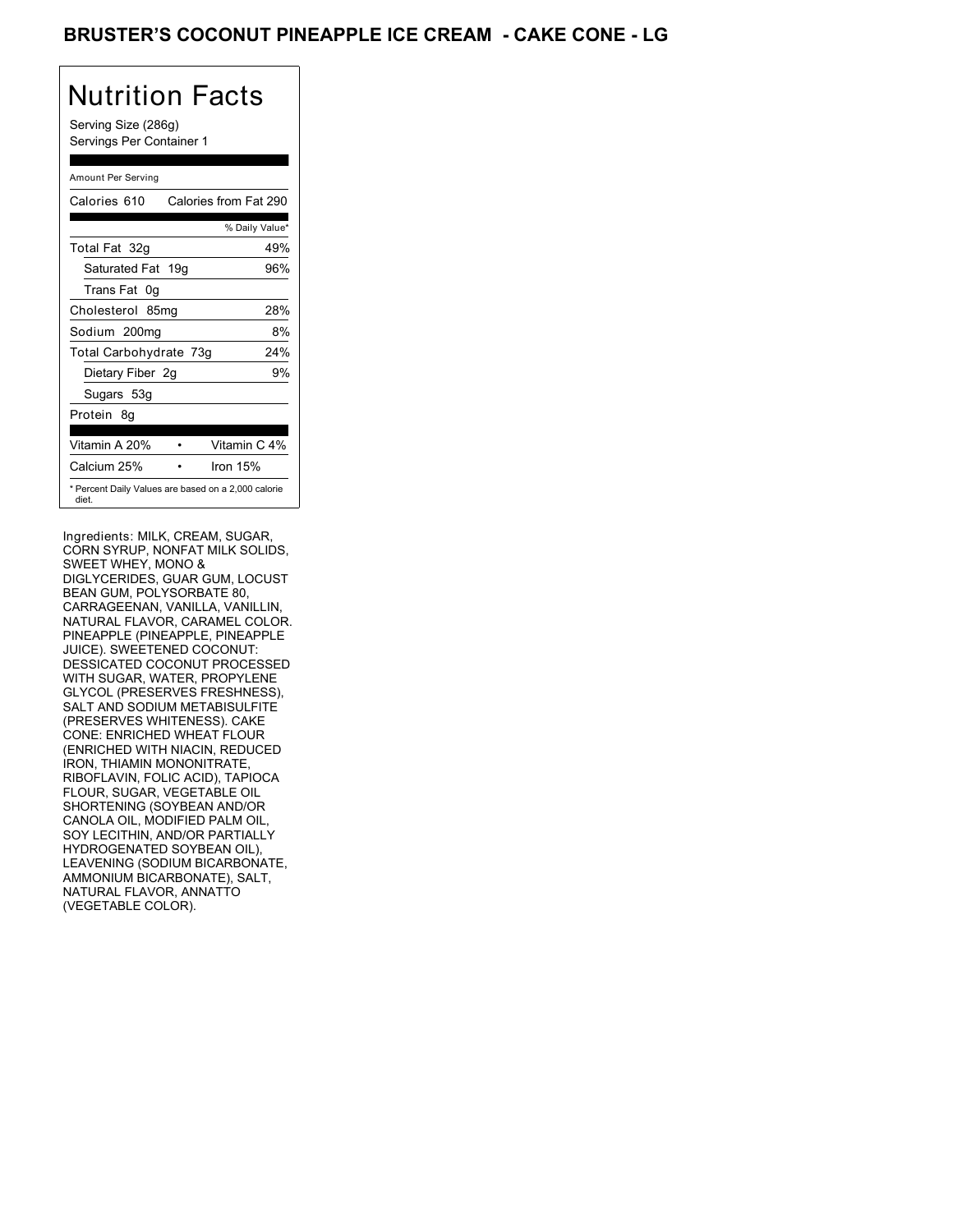# Nutrition Facts

Serving Size (170g) Servings Per Container 1

### Amount Per Serving

| Calories 420                                                 | Calories from Fat 170 |
|--------------------------------------------------------------|-----------------------|
|                                                              | % Daily Value*        |
| Total Fat 19g                                                | 29%                   |
| Saturated Fat 10g                                            | 52%                   |
| Trans Fat 0q                                                 |                       |
| Cholesterol 50mg                                             | 17%                   |
| Sodium 95mg                                                  | $4\%$                 |
| Total Carbohydrate 57g                                       | 19%                   |
| Dietary Fiber 1g                                             | 4%                    |
| Sugars 37g                                                   |                       |
| Protein 5q                                                   |                       |
| Vitamin A 10%                                                | Vitamin C 2%          |
| Calcium 10%                                                  | Iron 10%              |
| * Percent Daily Values are based on a 2,000 calorie<br>diet. |                       |

Ingredients: MILK, CREAM, SUGAR, CORN SYRUP, NONFAT MILK SOLIDS, SWEET WHEY, MONO & DIGLYCERIDES, GUAR GUM, LOCUST BEAN GUM, POLYSORBATE 80, CARRAGEENAN, VANILLA, VANILLIN, NATURAL FLAVOR, CARAMEL COLOR. PINEAPPLE (PINEAPPLE, PINEAPPLE JUICE). SWEETENED COCONUT: DESSICATED COCONUT PROCESSED WITH SUGAR, WATER, PROPYLENE GLYCOL (PRESERVES FRESHNESS), SALT AND SODIUM METABISULFITE (PRESERVES WHITENESS). WAFFLE CONE: ENRICHED BLEACHED WHEAT FLOUR (ENRICHED WITH NIACIN, REDUCED IRON, THIAMIN MONONITRATE, RIBOFLAVIN, FOLIC ACID), SUGAR, VEGETABLE SHORTENING (PARTIALLY HYDROGENATED SOYBEAN AND COTTONSEED OILS), WHOLE EGG, ARTIFICIAL FLAVOR (INCLUDING MALTODEXTRIN, MODIFIED CORNSTARCH, BUTTER, BUTTERMILK), DEXTROSE, SOY LECITHIN, ARTIFICIAL VANILLA FLAVOR.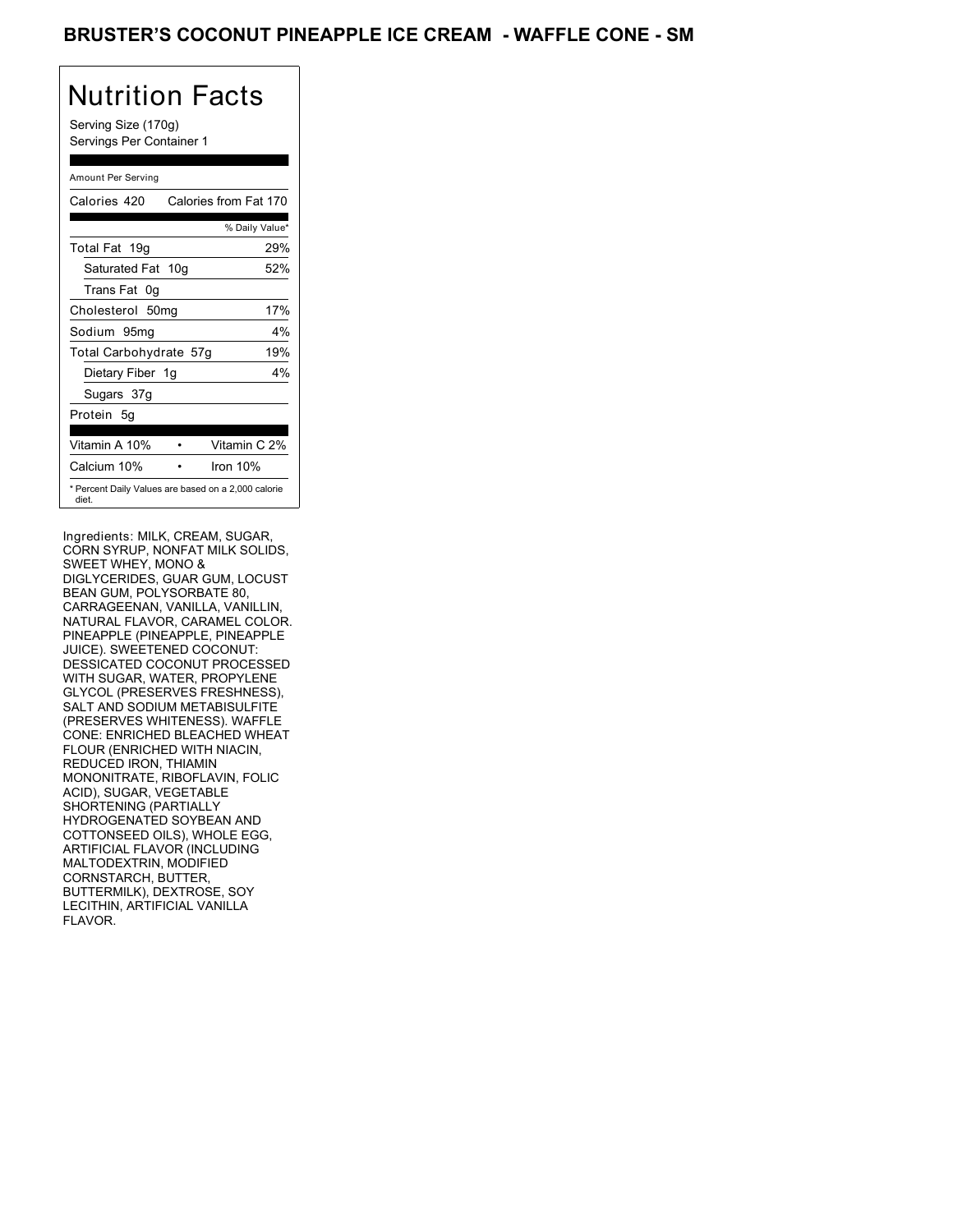### BRUSTER'S COCONUT PINEAPPLE ICE CREAM - WAFFLE CONE - REG

## Nutrition Facts

Serving Size (240g) Servings Per Container 1

#### Amount Per Serving

| Calories 570           | Calories from Fat 240                               |
|------------------------|-----------------------------------------------------|
|                        | % Daily Value*                                      |
| Total Fat 27g          | 41%                                                 |
| Saturated Fat 15g      | 76%                                                 |
| Trans Fat 0q           |                                                     |
| Cholesterol 70mg       | 24%                                                 |
| Sodium 140mg           | 6%                                                  |
| Total Carbohydrate 74g | 25%                                                 |
| Dietary Fiber 2g       | 7%                                                  |
| Sugars 50g             |                                                     |
| Protein 7q             |                                                     |
| Vitamin A 15%          | Vitamin C 4%                                        |
| Calcium 20%            | Iron $15%$                                          |
| diet.                  | * Percent Daily Values are based on a 2,000 calorie |

Ingredients: MILK, CREAM, SUGAR, CORN SYRUP, NONFAT MILK SOLIDS, SWEET WHEY, MONO & DIGLYCERIDES, GUAR GUM, LOCUST BEAN GUM, POLYSORBATE 80, CARRAGEENAN, VANILLA, VANILLIN, NATURAL FLAVOR, CARAMEL COLOR. PINEAPPLE (PINEAPPLE, PINEAPPLE JUICE). SWEETENED COCONUT: DESSICATED COCONUT PROCESSED WITH SUGAR, WATER, PROPYLENE GLYCOL (PRESERVES FRESHNESS), SALT AND SODIUM METABISULFITE (PRESERVES WHITENESS). WAFFLE CONE: ENRICHED BLEACHED WHEAT FLOUR (ENRICHED WITH NIACIN, REDUCED IRON, THIAMIN MONONITRATE, RIBOFLAVIN, FOLIC ACID), SUGAR, VEGETABLE SHORTENING (PARTIALLY HYDROGENATED SOYBEAN AND COTTONSEED OILS), WHOLE EGG, ARTIFICIAL FLAVOR (INCLUDING MALTODEXTRIN, MODIFIED CORNSTARCH, BUTTER, BUTTERMILK), DEXTROSE, SOY LECITHIN, ARTIFICIAL VANILLA FLAVOR.